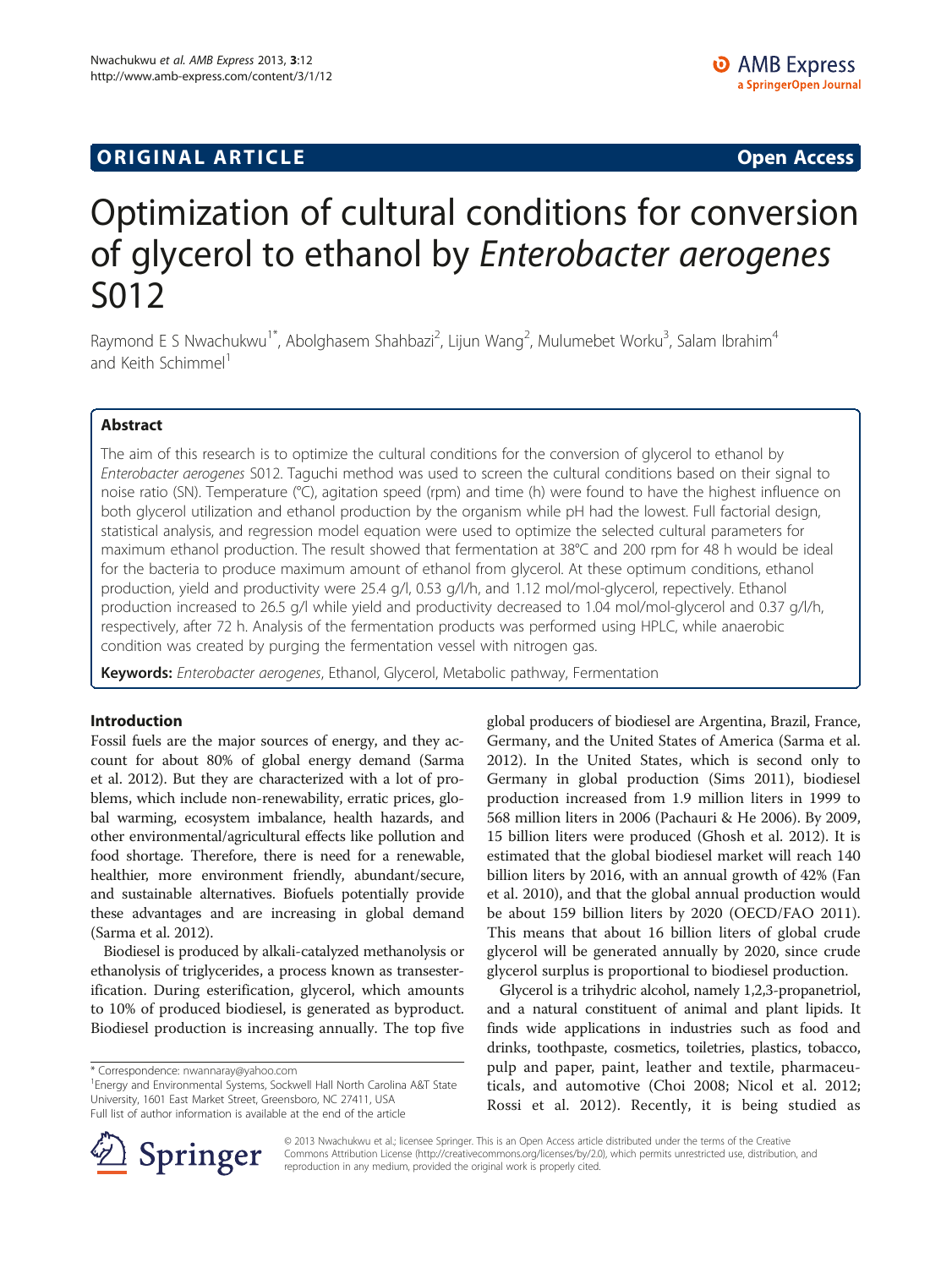potential substitute for carbohydrate sugars in industrial fermentation processes to obtain a broad range of value-added organic products (Rossi et al. [2012](#page-8-0)). It is also released from the triglycerides by processes other than transesterification, such as high-pressure splitting and saponification (Hazimah et al. [2003](#page-8-0); Nicol et al. [2012](#page-8-0)): it is a byproduct of bioethanol production process (Choi et al. [2011\)](#page-8-0), and it is a byproduct of alcoholic beverage production (winery and brewery) from sugars by yeasts (Chapman et al. [1995](#page-8-0)).

The surplus of crude glycerol has led to over 10-fold fall in the price of industrial glycerol in the last few years (Ghosh et al. [2012](#page-8-0)), resulting in the shutdown of some glycerol production plants like Dow Chemicals (McCoy [2006](#page-8-0)). Apart from the fall in economic/market value of industrial glycerol, crude glycerol surplus presents other challenges. First, it cannot be applied in any industrial process without purification. The impurities are as diverse as the feedstock and catalysts used in the transesterification process, and may require complex and expensive processes to remove. Second, crude glycerol cannot be disposed into the environment without treatment, and the cost of such treatment could be prohibitive. Methanol, one of the impurities in crude glycerol, is known to be a toxic alcohol (Selembo et al. [2009](#page-9-0)). It can affect soil microbial flora if crude glycerol is disposed in the environment. It can contaminate ground waters. The sodium or potassium hydroxide residue of the crude glycerol gives it elevated pH, which may endanger biotic community if crude glycerol is disposed without neutralization. Besides, action of indigenous microorganisms will release offensive odor that pollutes the atmospheric environment (Sarma et al. [2012\)](#page-9-0). Therefore, crude glycerol must be treated before disposal, an economically inefficient and ineffective process for biodiesel industries.

To improve the economic viability of biodiesel production, therefore, development of environmentally responsible processes to convert the low-priced glycerol byproduct to higher value products is expedient. Moreover, the twin facts of its increasing abundance and attractive low pricing make crude glycerol a potential sustainable feedstock for producing value-added commercial compounds (Fan et al. [2010](#page-8-0)).

Many chemical and biological processes are being explored to derive economic and environmental benefits from crude glycerol (Nicol et al. [2012\)](#page-8-0), but biological means is safer, cheaper and more environment friendly. Thus, Choi et al. [\(2011\)](#page-8-0) defined glycerol-based refinaries as the microbial fermentation processes that use surplus, inexpensive crude glycerol as feedstock to produce fuels and chemicals. The biological agent may be algae, fungi, or bacteria. Enterobacter aerogenes, a member of Enterobacteriaceae, has been shown to produce predominantly ethanol and hydrogen from glycerol (Ito et al. [2005](#page-8-0)). Nwachukwu et al. ([2012](#page-8-0)) reported that E. aerogenes S012, a mutant of E. aerogenes ATCC 13048, produced over 20 g/l ethanol from glycerol.

Ethanol is primarily produced from corn in the United States. This is an unsustainable practice because corn is a food crop. There is, therefore, need for alternative sources of feedstock for bioethanol production. Glycerol promises to be one of such feedstock. In comparison of the processes, bioethanol production from crude glycerol could be more economical than the use of corn or lignocellulosic biomass (Choi [2008\)](#page-8-0). Also, the cost of ethanol production from glycerol is about 40% less than when produced from corn (Yazdani and Gonzalez [2007](#page-9-0)). First, crude glycerol is a cheaper feedstock than corn; second, building and operating anaerobic fermentors is cheaper in cost and energy (Yazdani and Gonzalez [2007](#page-9-0)). It is predicted that glycerol-based ethanol may enter the market earlier than cellulosic ethanol because the latter is still believed to be some years away (Choi [2008\)](#page-8-0).

The primary aim of this paper is to identify, through design of experiments, the cultural factors that have greatest effect on the production of ethanol from glycerol by  $E$ . aerogenes S012. The paper also seeks to develop a statistically sound regression model that establishes the relationship between the factors (process variables) and the ethanol output (response variable). Finally, information from the model equation will be used to optimize those process factors for high production of ethanol from glycerol.

## Materials and method

## The inoculum

Enterobacter aerogenes S012 – a mutant of E. aerogenes ATCC 13048 (Nwachukwu et al., [2012](#page-8-0)) – was cultivated using sterilized regular trypticase soy broth (n-TSB) and agar (n-TSA) (BD Difco Laboratories, Sparks, Maryland, USA). Sterility was achieved by autoclaving the media for 15 min at 121°C. The organism was first grown for 24 h at 37°C in n-TSB from where it was cultivated on n-TSA plates by streaking, to establish purity. A pure colony on the plate was subcultured on fresh sterile n-TSB for 24 h at 37°C, kept at 4°C, and used to prepare inocula for the fermentations. The inoculum was prepared by aseptically inoculating an 18–24 h culture of the organism into a sterile 100 ml Tryptic Soy Broth without Dextrose (TSB) (BD Difco Laboratories, Sparks, Maryland, USA) containing 20 g/l glycerol in a 250 ml Erlenmeyer flask. This was again incubated for 18–24 h at 37°C, then washed thrice with 0.1% peptone water and re-suspended in sterile TSB with the same glycerol concentration as the fermentation medium. It was then used to aseptically inoculate the fermentation broth such that the inoculum made up 5% of the broth.

## Analytical methods

Samples were taken and analyzed for succinic acid, lactic acid, acetic acid, ethanol, 1,3-propanediol, and glycerol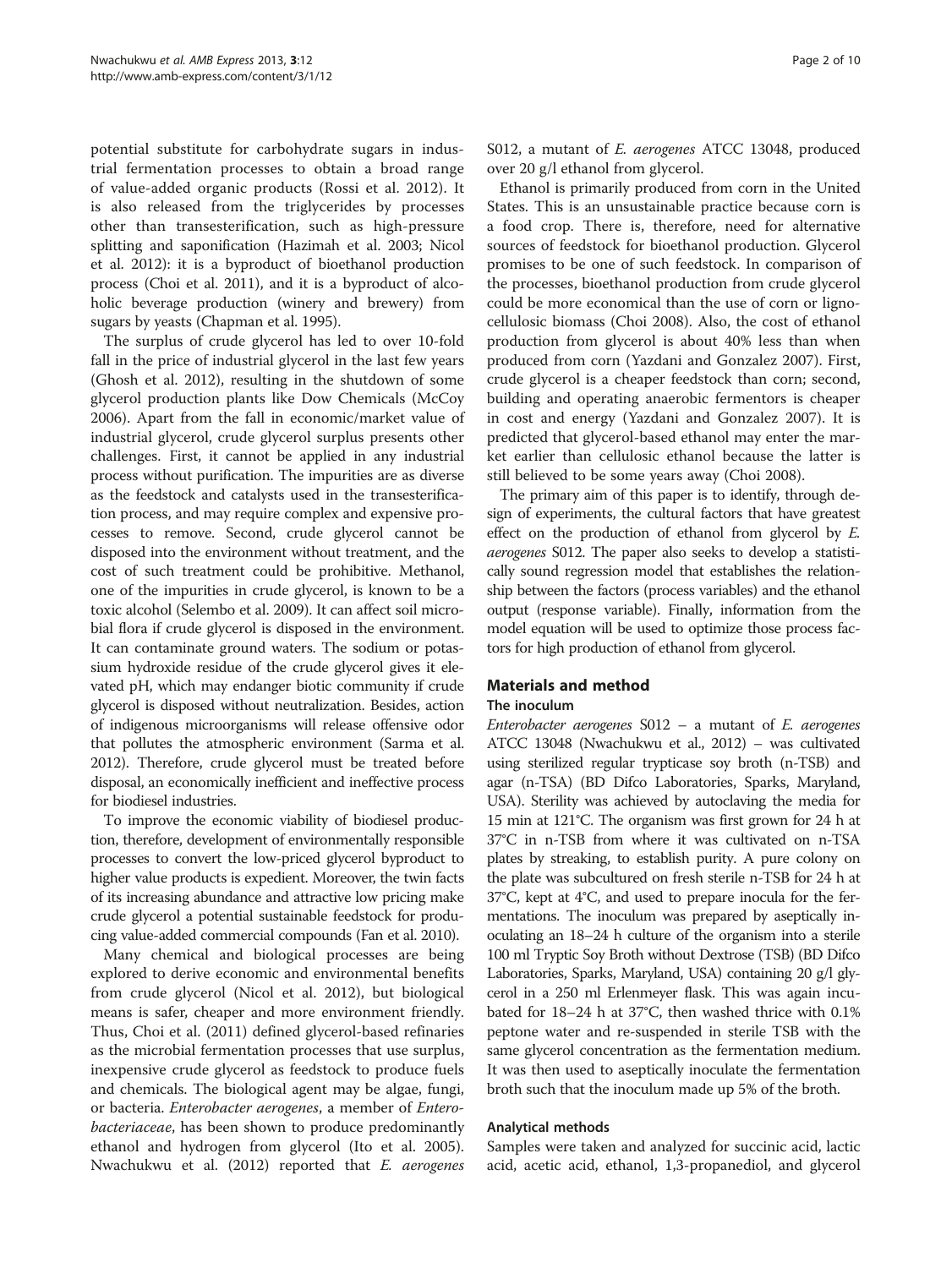by liquid chromatography. A High Performance Liquid Chromatograph, HPLC (Waters Corporation, Milford, USA), equipped with a Shodex RSpak SH-1821 column (temperature, 70°C) and refractive index (RI) detector (temperature, 40°C) was used. The mobile phase was 0.01 N  $H_2SO_4$  with flow rate of 1.0 ml/min.

#### Design of experiments

Two experimental design methods were used for the screening and optimization of process variables.

## Taguchi method

Taguchi experimental design method (Fraley et al. [2007](#page-8-0)) was used to screen four process variables—temperature (T), pH (P), agitation speed (A), and inoculum volume (I) —each at three levels. From the orthogonal array selector, L9 Array was selected since the highest level for the factors is 3. Therefore, triplicates of nine experiments, as described in Table 1, were performed and the results used to determine the signal-to-noise (SN) ratio and range (R) for ethanol production after 24 h and 120 h. The values of R were ranked in increasing order, 1 being the highest and 4 the lowest. A factor with high range of SN means it has high signals and low noise; a factor with a low range of SN means low signal and high noise. The factors ranked 1–2 were selected for optimization since they are the ones with the greatest effect on the response variable, namely ethanol production.

The following formula was used to calculate SN where  $y_i$ -bar is the mean value,  $s_i$  the variance, and  $y_i$  the value of the performance characteristic for each given experiment.

$$
SNi = 10 \log \frac{\bar{y_i}^2}{s_i^2}
$$

#### Table 1 Taguchi L9 orthogonal array

| <b>Experiment</b> |  | D |  |
|-------------------|--|---|--|
|                   |  |   |  |
|                   |  |   |  |
|                   |  |   |  |
|                   |  |   |  |
|                   |  |   |  |
| 6                 |  |   |  |
|                   |  |   |  |
| Я                 |  |   |  |
|                   |  |   |  |

<sup>a</sup>Abbreviations: Gly – glycerol, Suc – succinate, Lac – lactate, Ace – acetate, 1,3-Pdo – 1,3-propanediol, EtOH – ethanol, Ae – aerobic, An – anaerobic, 1dAn – 1 day anaerobic process.

 ${}^{b}$ T1, T2, T3, = 30°C, 35°C, and 40°C; A1, A2, and A3 = 120 rpm, 160 rpm, 200 rpm; P1, P2, and P3 = 6.0, 6.5, 7.0; and I1, I2, I3 = 3%, 4%, 5%.

Where

$$
\bar{y}_i = \frac{1}{N_i} \sum_{u=1}^{N_i} y_{i,u}
$$

$$
s_i^2 = \frac{1}{N_i - 1} \sum_{u=1}^{N_i} (y_{i,u} - \bar{y}_i)
$$

i=Experiment number u=Trial number  $N_i$ =Number of trials for experiment i

#### Full factorial design

A full factorial experimental design was employed to investigate the effect, and choose the optimum values, of temperature  $(T)$ , agitation speed  $(A)$ , and time  $(M)$ , on the conversion of glycerol to ethanol. Each factor was tested at three levels in duplicates. Using the formula  $k^n$ , where  $k =$  level and  $n =$  number of factors,  $3<sup>3</sup>$  experiments were performed in duplicates, and the average values recorded. This gives a total of 54 experiments. The levels of temperature were 30°C, 35°C, and 40°C; levels of time were 24 h, 48 h and 72 h; and levels of agitation speed were 120 rpm, 160 rpm and 200 rpm. The full factorial design matrix showing the variables is presented in Table [2.](#page-3-0) Linear regression and analysis of variance (ANOVA) were conducted to identify the process variables that have significant effect on the response (i.e.,  $p < 0.05$ ), and establish regressional relationship between the process variables and the response variable. All statistical analyses were performed using Microsoft Excel 2007 software. The following second-order polynomial function was used to predict the optimum conditions:

$$
Y = \beta_{0+} \sum \beta_i X_i + \sum \beta_{ii} X^2 + \sum \beta_{ij} X_i X_j \tag{1}
$$

where Y is the predicted response;  $X_i$  and  $X_i$ , the independent variables;  $β_0$ ,  $β_i$ ,  $β_{ii}$ , and  $β_{ii}$ , the intercept, linear, quadratic, and cross-product (interaction) coefficients, respectively.

#### Fermentation broth

The fermentation medium for the screening of process variables was prepared by mixing 30 g/l pure glycerol with 1.0x tryptic soy broth without dextrose (TSB) base nutrient. However, the medium for fermentation at optimum process variables contained 50 g/l glycerol. Into 125 ml serum bottles was dispensed 47.5 ml of the fermentation broth, and the bottles capped with sealed butyl rubber stopper. The headspaces were purged with nitrogen gas for about 2 min to create anaerobiosis, and the medium-containing bottles autoclaved at 121°C for 18 min. They were inoculated with the seed culture by using hypodermic syringe. The syringe needle was not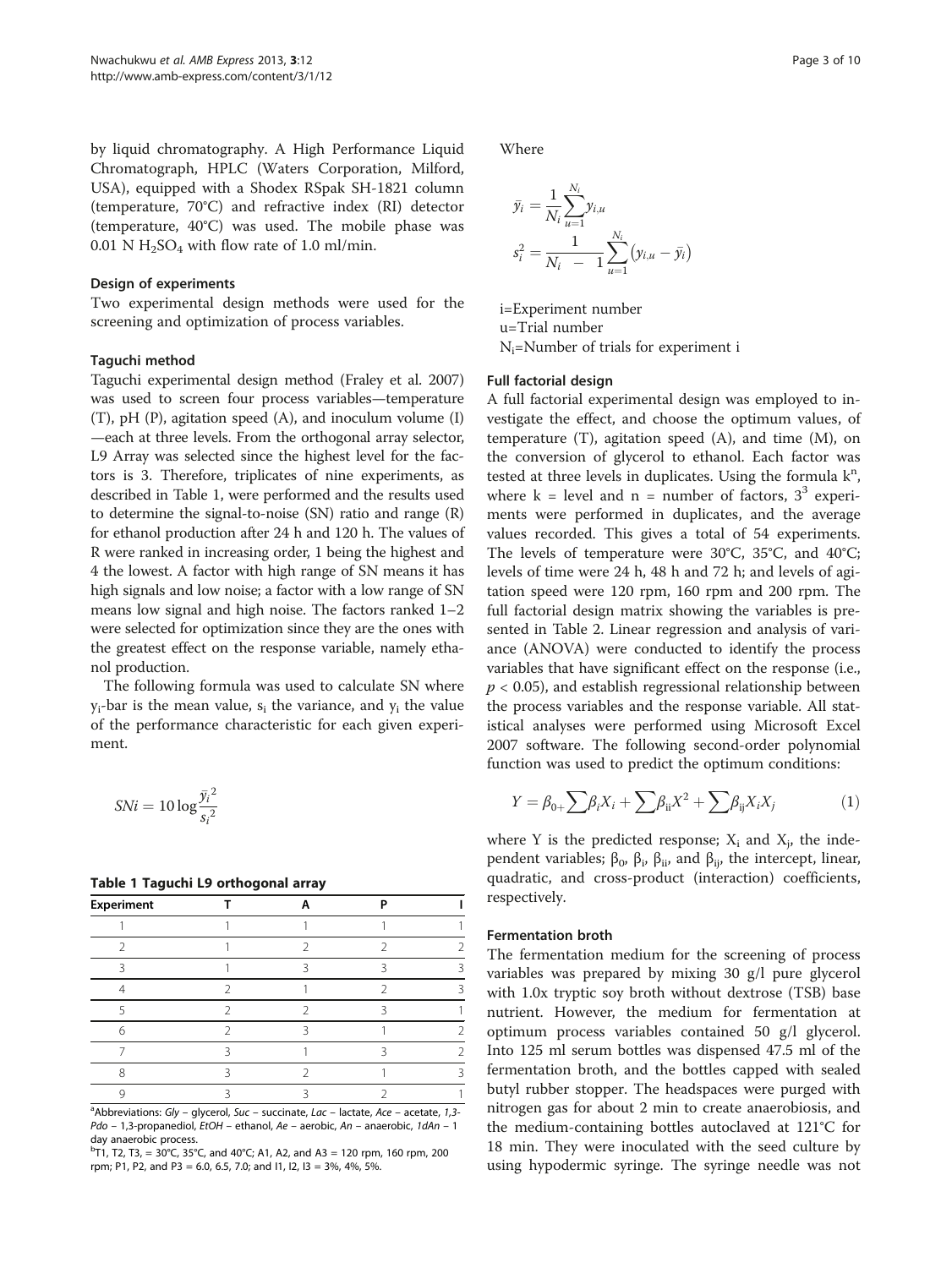<span id="page-3-0"></span>Table 2 Effect of Temperature, Time, and Agitation on ethanol production from glycerol

| Run            | Time (h) | Temperature (°C) | Agitation (rpm) | Ethanol (g/l) |
|----------------|----------|------------------|-----------------|---------------|
| $\mathbf{1}$   | 24       | 30               | 120             | 7.48          |
| $\overline{2}$ | 48       | 30               | 120             | 11.72         |
| 3              | 72       | 30               | 120             | 15.53         |
| $\overline{4}$ | 24       | 35               | 120             | 11.51         |
| 5              | 48       | 35               | 120             | 17.02         |
| 6              | 72       | 35               | 120             | 18.83         |
| $\overline{7}$ | 24       | 40               | 120             | 12.56         |
| 8              | 48       | 40               | 120             | 16.96         |
| 9              | 72       | 40               | 120             | 17.97         |
| 10             | 24       | 30               | 160             | 4.15          |
| 11             | 48       | 30               | 160             | 9.11          |
| 12             | 72       | 30               | 160             | 12.88         |
| 13             | 24       | 35               | 160             | 8.01          |
| 14             | 48       | 35               | 160             | 12.9          |
| 15             | 72       | 35               | 160             | 15.34         |
| 16             | 24       | 40               | 160             | 10.24         |
| 17             | 48       | 40               | 160             | 13.31         |
| 18             | 72       | 40               | 160             | 13.88         |
| 19             | 24       | 30               | 200             | 9.52          |
| 20             | 48       | 30               | 200             | 14.92         |
| 21             | 72       | 30               | 200             | 16.65         |
| 22             | 24       | 35               | 200             | 12.76         |
| 23             | 48       | 35               | 200             | 16.97         |
| 24             | 72       | 35               | 200             | 17.19         |
| 25             | 24       | 40               | 200             | 13.71         |
| 26             | 48       | 40               | 200             | 16.86         |
| 27             | 72       | 40               | 200             | 17.32         |

removed but had a 0.45 μm gas-outlet filter fitted to its base. This prevented air from entering, but allowed gaseous products to escape, preventing pressure build-up that could interfere with the bacterial growth and function. The bottles were incubated in a rotary shaker at the desired cultural conditions described in the design of experiments. Samples were collected and prepared for HPLC analysis by filtering them through a 0.2 μm membrane filters.

## Effect of oxygen

The effect of oxygen was investigated using 25 ml bottles containing 10 ml of fermentation broth, which were incubated at 120 rpm and 37°C. Three different experimental set-ups were employed namely, anaerobic set (AN), aerobic set (AE), and one day anaerobic set (1dAN). The first set of fermentation vessels, the AN group, were purged with nitrogen after autoclaving, inoculated and then incubated for 72 h, having the filterfitted needle on for gas outlet. Another set of vessels,

the AE group, were not purged of air and the caps had the filter-fitted needles on, but the filter was a 0.45 μm gas inlet–outlet membrane (i.e., it permitted both gas inlet and outlet). This enabled air to enter the system as well as let the gaseous fermentation products to escape. These vessels were also inoculated and incubated for 72 h.

A third set of vessels, the 1dAN group, were treated like the first, inoculated and incubated like the rest. But after 24 h, the gas outlet filter was replaced with an inlet–outlet filter. Sample from each vessel was collected and analyzed with HPLC. For all fermentations in this work, the inoculum constituted 5% of the fermentation broth.

### Results

## Screening of important process variables by Taguchi design method

The influence of temperature, agitation speed, inoculum volume and pH on the production of ethanol was screened after 24 h and 120 h using Taguchi experimental design method. The result showed that after 24 h, agitation speed had the highest range of SN followed by inoculum volume within the tested range. However, after 120 h, temperature ranked first followed by agitation speed. This showed that time is also a factor that influenced the fermentation. Taking the average of 24 h and 120 h SN results, agitation speed had highest, followed by temperature. Initial pH was consecutively the least in the rank, signifying probably that the range of values tested was very close to the optimum pH value. Therefore temperature, agitation speed and time were used for the optimization step using full factorial design.

## Screening and optimization of process variables by the full factorial design

Full factorial design method was employed to further investigate the influence of temperature, time, and agitation speed (Table 2), as well as to determine the optimum values. Multiple regression analysis was applied to the experimental data to model the response variable,  $Y_{EP}$ . Therefore, equation 1 was fitted to correlate the relationship between the variables and the response. It was restated to represent our independent variables as:

$$
Y_{EP} = \beta_{0+} \beta_1 T + \beta_2 T^2 + \beta_3 A + \beta_4 A^2 + \beta_5 M + \beta_6 M^2 + \beta_7 A T
$$
 (2)

Excluding non-significant terms ( $p > 0.05$ ) and plugging the values of the coefficients, the equation becomes:

$$
Y_{EP} = -25.0093 + 0.35113M - 0.00232M^{2} + 4.43233T - 0.058422T^{2} - 0.72278A + 0.00229A^{2}
$$
 (3)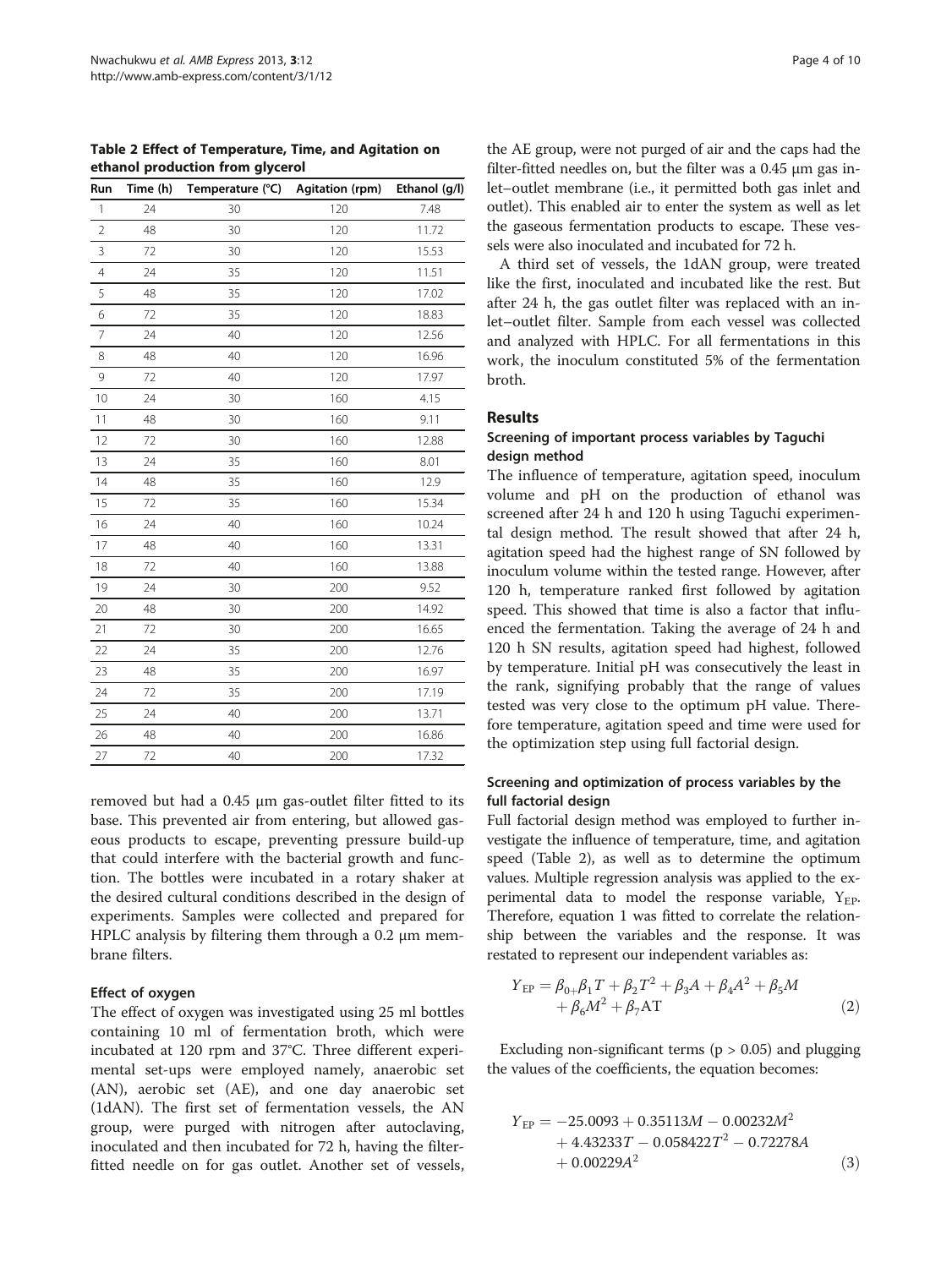<span id="page-4-0"></span>where M, T, and A are actual values of time (h), temperature (°C) and agitation speed (rpm), respectively, while  $Y_{EP}$  is the corresponding ethanol production (g/l).

From the analysis of variance (ANOVA), it was observed that the fitting model was very significant ( $p = 9.59 \times 10^{-11}$ ). It was also found that the linear effect of time  $(p =$ 6.12x10<sup>-5</sup>), quadratic effect of time ( $p = 0.004$ ), linear effect of temperature  $(p = 0.001)$ , and quadratic effect of temperature ( $p = 0.002$ ) on ethanol production from glycerol were very significant. Similarly, the linear effect of agitation speed ( $p = 2.46 \times 10^{-6}$ ) as well as the quadratic effect of agitation speed ( $p = 2.91 \times 10^{-8}$ ) were highly significant. However, the interaction of temperature and agitation ( $p = 0.101$ ) had no significant effects on the ethanol production. The value of  $\mathbb{R}^2$ , the coefficient of determination, was 0.9463. This means that 94.63% of the variability in the response (dependent) variable,  $Y_{ED}$  is explained. The value of the  $R_{\text{adj}}^2$ , which tells whether adding a new coefficient would or would not improve the regression model, was also high (0.9266).

Equation 3 shows that the linear coefficient of temperature had positive value whereas its quadratic coefficient was negative. This implies that increase in temperature, other things being equal, would increase ethanol production at a steadily decreasing rate. On the other hand, the linear coefficient of agitation had a negative value while the quadratic coefficient was positive. The implication is that increasing agitation speed, while keeping other factors constant, would decrease ethanol production at a steadily increasing rate. Moreover, all the coefficients but  $\beta_1$  have values less than one. The fact that  $β_1 > 4$  indicates that the linear effect of temperature is dominant. Using the information in Eq.3, we found that the optimum temperature and agitation speed were 38°C and 200 rpm, respectively. The equation also indicated that the best incubation time was 72 h. These values were, therefore, used for fermentation of higher glycerol concentration (50 g/l). Meyer et al. ([2011\)](#page-8-0) reported that glycerol conversion and ethanol production by E. aerogenes were higher at 37°C than at room/ ambient temperature (30°C) when initial glycerol concentration was higher than 15 g/l. We also deduced that running the fermentation beyond 48 h would only slightly increase ethanol production, while incubating beyond 72 h would not increase ethanol production any further.

## Fermentation of glycerol at optimum temperature and agitation

The result of fermentation at optimum temperature and agitation is presented in Figure 1. It shows that 20.4 g/l ethanol was produced from 50 g/l glycerol after 48 h, a yield of 1.16 mol/mol-glycerol and productivity (rate) of 0.43 g/l/h, while an additional 1.5 g/l (total of 21.9 g/l) was produced after 72 h, with a yield and productivity of 1.15 mol/mol-glycerol and 0.3 g/l/h, respectively.



This confirms the deductions made from equation 3 that extending the incubation time beyond 48 h would not make much difference in product formation. The fact that fermentation virtually stopped after 48 h suggests that an important factor is depleted in the system. It could be an accumulation of NADH, which is preventable by an electron acceptor such as oxygen or 1,3-Pdo. It could also be one or more of pH lowered below the tolerable limit for the organism, product inhibition, and depletion of nutrients. The first assumption—effect of oxygen—was, therefore, investigated.

#### Effect of oxygen

The effect of oxygen is summarized by Figure 2. The result showed that 24 g/l ethanol was produced from 50 g/l glycerol in the aerated fermentation, with productivity of 0.33 g/l/h after 72 h; 18.5 g/l was produced in the anaerobic process with productivity of 0.26 g/l/h; and 20.1 g/l produced in the anaerobic-aerobic process, a productivity of 0.28 g/l/h. This proved that some oxygen is required for optimum production of ethanol from glycerol by E. aerogenes S012. As stated before, small

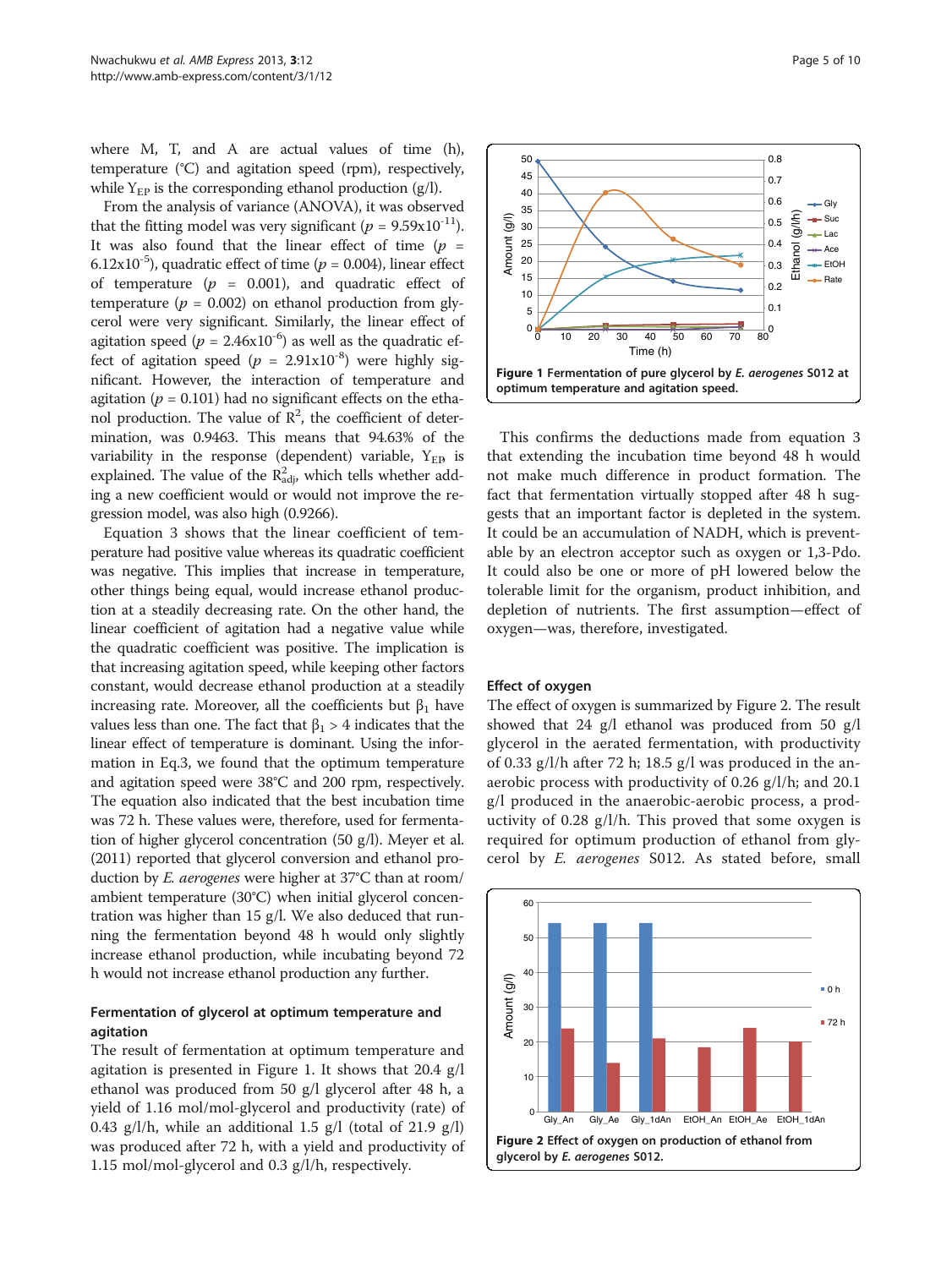<span id="page-5-0"></span>amounts (less than 2 g/l) of succinate, acetate and lactate were produced, while 1,3-Pdo was not produced.

However, when the reactor caps were loosely screwed to allow excess air into the fermentation vessels, acetate (7.6  $g(1)$ , ethanol (5.6  $g(1)$ , and 1,3-Pdo (3.1  $g(1)$ ) were the only liquid products after 72 h (Figure 3). It could be seen from Figure 3 that the products were almost all formed in 48 h; after that very little was produced at 72 h, beyond which no further fermentation occurred. Glycerol utilization followed similar pattern, as the graph shows: only 25 g/l was utilized in 72 h.

Fermentation at optimum temperature (38°C) and agitation speed (200 rpm) was repeated without purging the fermentation vessels with nitrogen gas. The fermentation medium contained 70 g/l glycerol and the needle fitted on the cap had gas inlet–outlet filter attached on its base. The result (see Figure 4) shows that over 45 g/l glycerol was utilized within 48 h, giving ethanol production, yield, and productivity of 25 g/l, 1.12 mol/mol-glycerol, and 0.53 g/l/ h, respectively. The maximum productivity of 0.74 g/l/h was obtained after 24 h incubation. After 72 h, the glycerol utilization, ethanol production, ethanol productivity, and ethanol yield were 51.6 g/l, 26.2 g/l, 1.04 mol/mol-glycerol, and 0.37 g/l/h, respectively. This result proves that small amount of oxygen is required by the mutant  $E$ . aerogenes S012 for optimum conversion of glycerol to ethanol. The result also demonstrates that the organism's activity is still greatly repressed after 48 h, confirming the deduction from Eq. 3.

#### **Discussion**

The screening of important cultural factors by Taguchi method shows that initial pH had the least effect on the production of ethanol from glycerol by E. aerogenes S012. The reason could be that the range of pH values tested was very close to the optimum value. Ito et al. ([2005](#page-8-0)) found pH 6.8 to be optimum for hydrogen and ethanol production by E. aerogenes HU-101, while





Nakashimada et al. ([2002\)](#page-8-0) found pH 7.0 and 6.3 best for growth and hydrogen production, respectively, by E. aerogenes AY-2 strain. Therefore, best pH for fermentation by E. aerogenes S012 is between 6.3 and 6.8.

The best cultural conditions were 38°C, 200 rpm and 72 h, as deduced from Eq.3. However, Figure [1](#page-4-0) shows that the fermentation virtually ceased after 48 h. This confirms another deduction from Eq.3 which found that running the fermentation beyond 48 h may not increase product formation significantly. However, we believe that this trend could also be an indication that the presence or depletion of some factor(s) adversely interfered with the activity of the biocatalyst. Among the factors suspected were lowered medium pH below the organism's tolerable limit by metabolites, accumulation of NADH, product (ethanol) inhibition, and depletion of nutrients. It is important to keep the range of tested cultural conditions within the tolerance limit of the organism. For instance, temperature should be between 20-45°C and agitation between 120–200 rpm. Too high agitation speed might rupture the cell wall of the bacteria leading to death. Also temperatures outside the stated range may not support the growth of the organism. It is important to note that the response values and deductions of Eq.3 were based on experiments with feedstock concentration of 30 g/l, and may be considered qualitative values.

It could be seen that trace amounts of succinate, lactate, and acetate were produced as byproducts of the fermentation. These probably lowered the pH of the medium to a value at which the organism could not function anymore. For each set of fermentation, the pH was measured after every 24 h. The pH was about 5.9 after 24 h; then about 5.5 after 48 h, and the value stayed almost unchanged after 72 h. Meanwhile the initial pH was  $7.0 \pm 0.2$ .

Most enteric bacteria possess type 1 NAD<sup>+</sup>-dependent glycerol dehydrogenase (GDH-1), and ferment glycerol by oxidative and reductive pathways. In the oxidative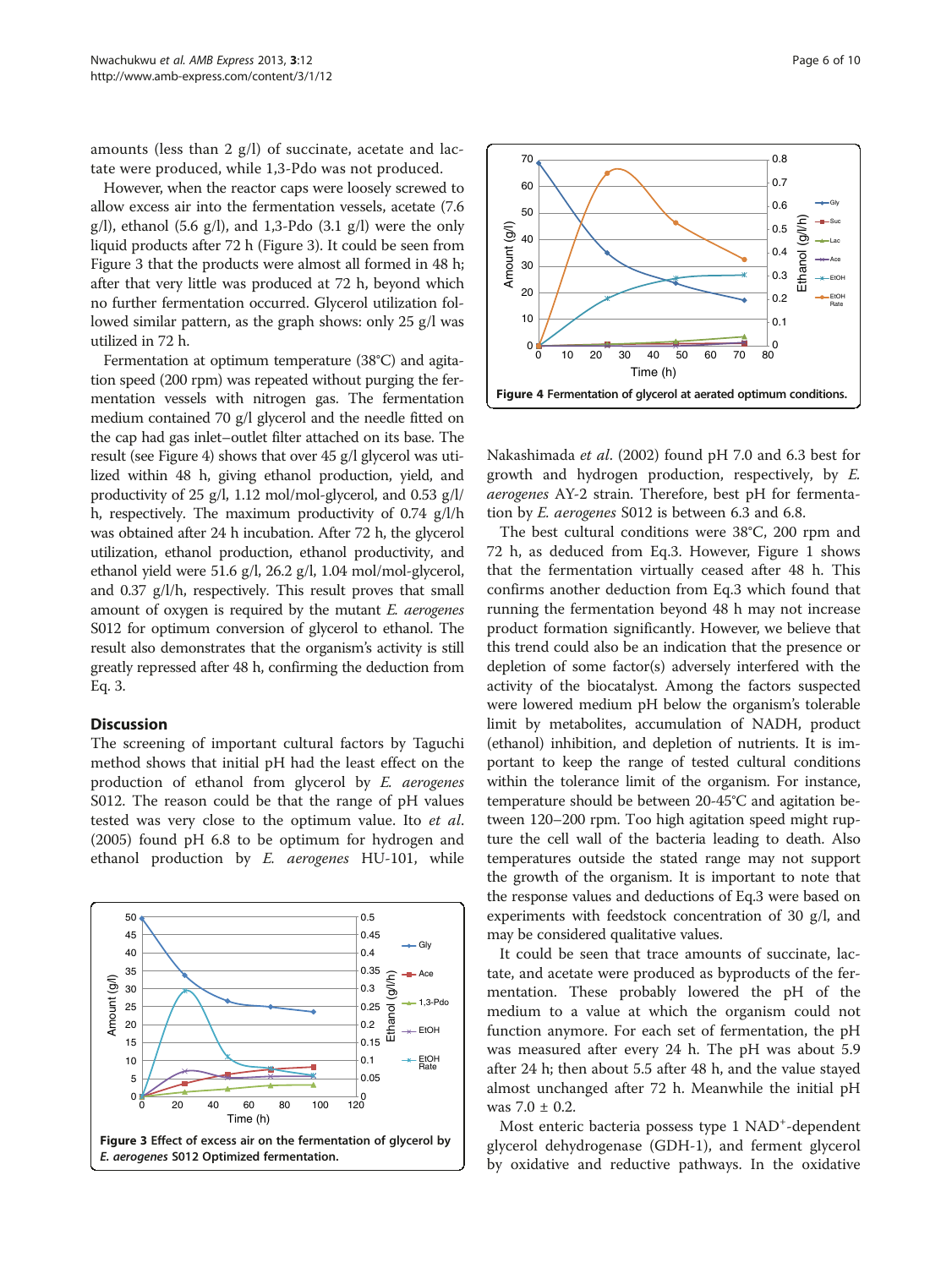pathway, glycerol is converted to dihydroxyacetone phosphate (DHAP) by two successive enzymes, namely GDH-1 and DHA kinase (DHAK), and  $NAD<sup>+</sup>$  is reduced to NADH. DHAP then enters glycolysis to produce pyruvate, which can be broken down to various products depending on the organism.

In the reductive pathway, however, glycerol is dehydrated into 3-hydroxypropionaldehyde, 3-HPA, by glycerol dehydratase (GD). Then a NADH-linked 1,3-Pdo dehydrogenase (1,3-PdoDH) reduces 3-HPA to 1,3-Pdo and NADH is reoxidized to NAD<sup>+</sup>. Biomass yield during glycerol dissimilation also requires  $NAD<sup>+</sup>$  for oxidation reactions, giving rise to NADH. In other words, microbial cells can only grow in a redox-balanced process in which  $NAD<sup>+</sup>$  is regenerated from NADH. Although E. coli does not produce 1,3-Pdo like other Enterobacteriaceae do because it possesses type 2 GDH (GDH-2), it produces 1,2-pdo, which also does the work of regenerating NAD<sup>+</sup> (Gonzalez et al. [2008\)](#page-8-0). It follows that during biosynthesis of ethanol from glycerol by cells that don't produce 1,2- or 1,3-pdo, cell growth releases a surplus of NADH, which inhibits further growth and cell function if not reoxidized. Thus for cell growth or glycerol metabolism, NAD<sup>+</sup> concentration needs to be higher than NADH.

It follows that the key function of 1,3-pdo is to regenerate NAD<sup>+</sup> reduced in the oxidative pathway or during cell growth. Therefore, species which do not synthesize 1,3 pdo need an alternative source of electron sink to regenerate NAD<sup>+</sup>. This could be achieved either by utilizing oxygen or by using complex compounds in the medium in which case they don't synthesize biomass, thereby avoid-ing the necessity of NAD<sup>+</sup> regeneration (Choi et al. [2011](#page-8-0)). Gonzalez et al. ([2008\)](#page-8-0) corroborated this when they reported that metabolism of glycerol in microbial species unable to synthesize 1,3-pdo takes place through a respiratory pathway that requires an external electron acceptor.

Figure [1](#page-4-0) shows that E. aerogenes S012 produced neither 1,2-Pdo nor 1,3-Pdo at the experimental conditions, but gave small amounts of succinic, lactic, and acetic acids as the only organic coproducts. The screening experiments gave similar results (data not shown). Therefore, we assumed that there was an accumulation of NADH in the cells, which halted the assimilation of glycerol. Hence, there was need for an electron acceptor such as oxygen for regeneration of NAD<sup>+</sup>. Choi et al. ([2011\)](#page-8-0) discovered that Kluyvera cryocrescens S26 produced neither 1,2- nor 1,3-Pdo. This corroborates our report that it is possible for bacterial cells to produce ethanol from glycerol without co-producing propanediol (Pdo). K. cryocrescens S26 also coproduced  $H_2$  and small amounts of formic, lactic and succinic acids as the only organic acids.

The result shown in Figure [2](#page-4-0) confirmed that low amount of oxygen was required by E. aerogenes S012 for optimum yield of ethanol from glycerol. This was also

supported by Choi et al.  $(2011)$ , Oh et al.  $(2011)$ , and Jitrwung and Yargeau ([2011](#page-8-0)). In their optimization re-search, Jitrwung and Yargeau ([2011](#page-8-0)) found that *E. aero*genes ATCC 35029 required a low oxygen concentration, rather than oxygen free conditions, to optimally produce hydrogen and ethanol from glycerol. They reported that E. aerogenes requires and consumes externally-supplied gaseous oxygen before using oxygen from decomposable organic or inorganic compounds/salts in the medium.

Choi et al. [\(2011\)](#page-8-0) found that K. cryocrescens S26 was at its best in microaerobic condition. The bacterium produced 27 g/l ethanol with a productivity of 0.61 g/l/h at a low oxygen level. They reported that limited oxygen served as electron acceptor that consumed excess reducing equivalents (NADH) generated during biomass synthesis. However they noted that high oxygen supply would result in most of the carbon being integrated into cellular mass and converted to  $CO<sub>2</sub>$ , leading to poor metabolite formation. Choi et al. ([2011](#page-8-0)) also confirmed that high oxygen supply decreased ethanol production by K. cryocrescens S26, but increased acetic and lactic acid products as well as encouraged excessive cell growth. They concluded that oxygen plays a key role in a switch between biomass formation and ethanol production pathways. Excess oxygen favors the former while low oxygen the later. Oh et al. ([2011\)](#page-8-0) arrived at similar conclusion: high aeration rate increased biomass accumulation but lowered ethanol production by Klebsiella pneumoniae GEM 167, while low aeration rate of 0.5 vvm (vessel volume/minute) gave highest ethanol production of 21.5 g/l and productivity of 0.93 g/l/h at 200 rpm and 37°C. In contrast to all these, however, Chen et al. [\(2003\)](#page-8-0) reported that microaerobic condition (air at 0.4vvm) favored more cell growth and less ethanol production by Klebsiella pneumoniae DSM 2026 rather than anaerobic condition (nitrogen at 0.4 vvm). They noted that complete absence of air was more desirable for ethanol production by K. pneumoniae DSM 2026.

From the foregoing, presence of oxygen can enhance or disrupt ethanol production by many glycerol-metabolizing facultative anaerobes depending on the amount of air supplied. High oxygen supply enhances the generation of ATP by reducing NADH. Then ATP is used for biomass synthesis. Thus high oxygen level drives more carbon flux towards biomass production. But in microaerobic conditions, the limited oxygen converts NADH produced during cell growth into NAD<sup>+</sup> while maintaining carbon flux into ethanol production. Obviously, K. cryocrescens S26 (Choi et al. [2011](#page-8-0)), K. pneumoniae GEM 167 (Oh et al. [2011](#page-8-0)), E. aerogenes ATCC 35029 (Jitrwung & Yargeau [2011](#page-8-0)), and E. aerogenes S012 (current work) follow the microaerobic pathway.

Ethanol is generally known to inhibit the growth of microorganisms. Therefore, ethanol exerts a product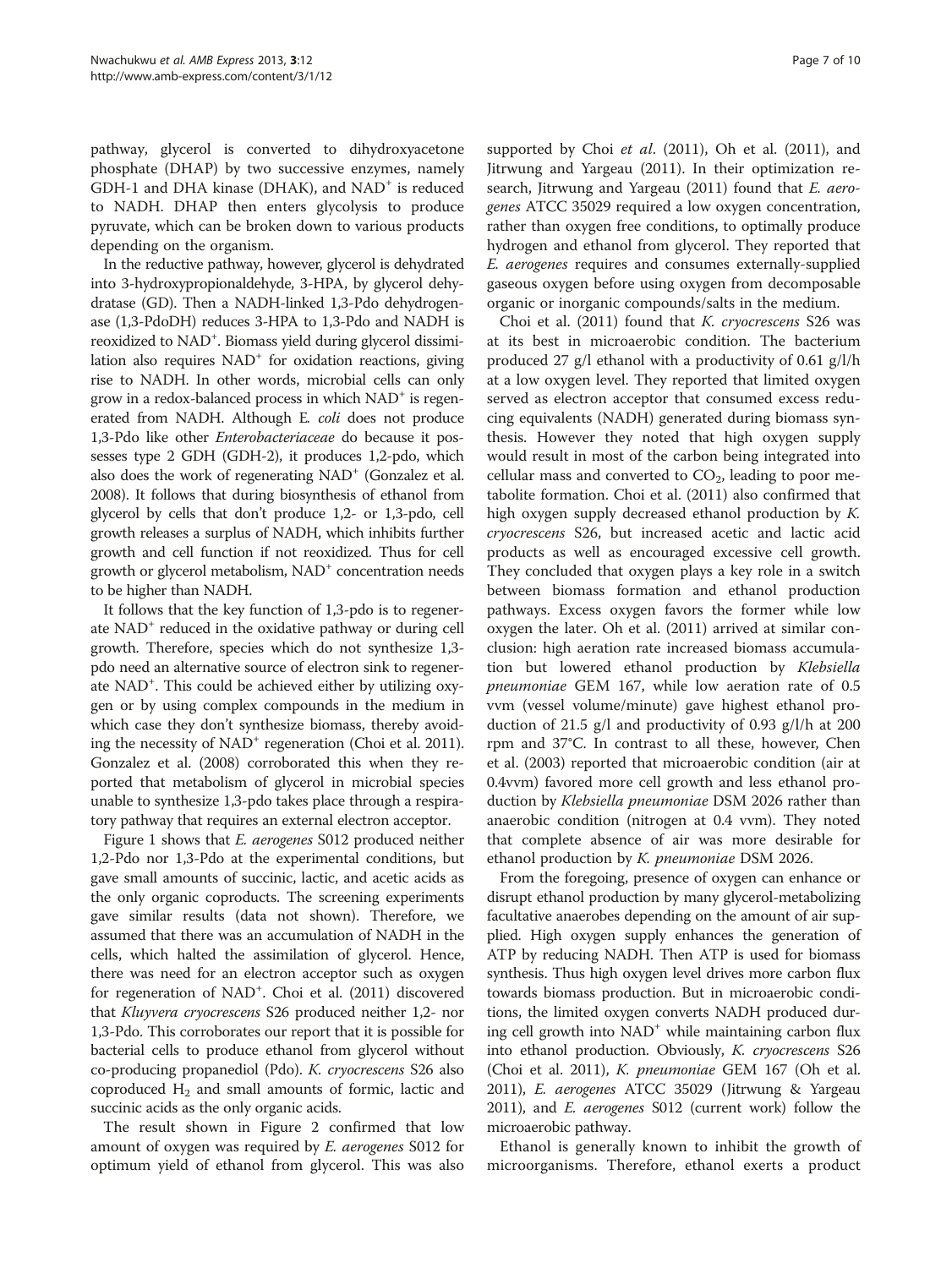inhibition on the microbial agents of its biosynthesis. Although Kluyvera cryocrescens S26 produced high amounts of ethanol from glycerol, Choi et al. [\(2011](#page-8-0)) reported that 50 g/l ethanol in the medium reduced the growth of the bacterium by 80%, supporting the proposition. But our finding that E. aerogenes S012 survived (but did not grow) in a growth medium containing over 60 g/l ethanol suggests that ethanol product inhibition may not be the repressing factor to further metabolism of glycerol beyond 48 h.

The result shown in Figure [3](#page-5-0) attested to the fact that excess air represses ethanol production. Just as Choi et al. [\(2011](#page-8-0)) reported higher levels of acetic and lactic acids, this report also found predominance of acetic, lactic and succinic acids in high supply of oxygen. Similarly, Hong et al. [\(2009](#page-8-0)) found that E. coli AC-521 produced 85.8 g/l lactic acid in 88 h under aerated fermentation.

The optimized fermentation (Figure [4\)](#page-5-0) showed that best ethanol yield of 1.12 mol/mol-glycerol was produced after 48 h, although maximum productivity (0.74 g/l/h) was recorded after 24 h. We reported in a previous study (Nwachukwu et al. [2012](#page-8-0)) that the wild strain, E. aerogenes ATCC 13048, seemed to be at its best for utilizing glycerol within 48 h. The result in the current study showed that the mutant strain, E. aerogenes S012, retained this high ethanol yield (or glycerol-to-ethanol conversion efficiency) of the wild strain.

The better ethanol production observed in Figure [4](#page-5-0) than the production observed in Figure [1](#page-4-0) showed that low oxygen was required for optimum ethanol production by E. aerogenes S012. Ethanol yield of 1.12 mol/mol-glycerol was in excess of the theoretical maximum (1.0 mol/molglycerol). The reasons for this have been stated previously to be probably due to additional carbon source provided to the bacterium by the amino acids of the complex medium, or some unknown carbon/electron sources in the medium (Nwachukwu et al. [2012\)](#page-8-0). Dharmadi et al. ([2006\)](#page-8-0) and Murarka et al. ([2008\)](#page-8-0) reported that E. coli needed to be supplemented with rich nutrients as tryptone or yeast extract in order to dissimilate glycerol. Yeast extract contains nitrogen and carbohydrates. Therefore, as Choi et al. [\(2011](#page-8-0)) also noted, those carbohydrates may be utilized by the microbial cells as carbon source for ethanol production and biomass yield.

Several researchers have reported using recombinant species to ferment glycerol. Yang et al. [\(2007](#page-9-0)) found that engineered Klebsiella oxitoca M5al produced 19.5 g/l ethanol at the rate of 0.56  $g/l/h$ ; Durnin *et al.* ([2009](#page-8-0)) reported a production of 20.7 g/l with a productivity of 0.22  $g/l/h$  by a recombinant *E. coli*; and Oh et al. ([2011](#page-8-0)) used a genetically modified *K. pneumoniae* to produce 25 g/l ethanol from glycerol. Cheng et al. ([2007](#page-8-0)) reported that a wild K. pneumoniae M5al produced 18 g/l ethanol from pure glycerol, with a productivity of 0.28 g/l/h in a  $N_2$  gas-created anoxia. This work found that non engineered mutant, E. aerogenes S012, produced 25.4 g/l ethanol from pure glycerol in 48 h, with productivity of 0.53 g/l/h and yield of 1.12 mol/mol-glycerol. This means that 56.23% of the used glycerol was converted to ethanol.

It is well known that manipulation of culture parameters is a process-based improvement strategy to optimize product formation (Yazdani and Gonzalez, [2007\)](#page-9-0), while detection of mutants, genetic operations, and metabolic pathway control are strain-based improvement strategies. The use of process-based protocols to optimize product formation is preferable to the use of recombinant DNA mechanisms. The reason is that commercial/industrial use of genetically modified (GM) organisms is restricted by government regulations through EPA and USDA (D. Glass Associates Inc [2012\)](#page-8-0). D. Glass Associates Inc [\(2012](#page-8-0))) reported that biofuels companies may experience significant interference and restrictions due to the government regulations on the testing and commercial use of GM microorganisms, algae, or transgenic plants being developed for biofuels applications. Although the GM products could be more efficient for commercial applications, Bell and Attfield ([2009\)](#page-8-0) noted that these regulatory constraints can increase the capital and running costs of biofuels production. Therefore, improving biological catalysts of bioethanol production by measures that do not include genetic engineering is very desirable.

This work used TSB for all fermentations. According to Gullapalli et al. ([2007\)](#page-8-0), the type of medium used in fermentation greatly influences the type and quantity of products formed. Choi et al. ([2011\)](#page-8-0) found that yeast extract was best for biomass accumulation and ethanol yield by K. cryocrescens S26. However, Gullapalli et al. ([2007\)](#page-8-0), in their bioproduction of D-psicose by E. aerogenes, discovered that the highest transformation rate was obtained when tryptic soy broth (TSB) was the fermentation broth. In a preliminary study, Banna and Ouro (2008, unpublished) used Luria Bertani (LB) broth supplemented with tryptone and yeast extract as fermentation medium for E. aerogenes. They found that less than 10 g/l glycerol was utilized after 48 h, producing about 5 g/l ethanol. Although this represented a yield equivalent to theoretical maximum of 1 mol/mol-glycerol, the ethanol production, ethanol productivity, and glycerol utilization were very poor. The poor fermentation was probably due to the type of medium used or excess air in the system.

In conclusion, Enterobacter aerogenes S012 promises to be good and efficient biocatalyst for conversion of glycerol to ethanol. It produced 25.4 g/l ethanol within 48 h at optimum temperature and agitation speed of 38°C and 200 rpm, respectively, under a low amount of oxygen. It also demonstrated an ability to produce fewer co-products at trace concentrations and complete absence of 1,3-Pdo. This will make ethanol extraction/purification easier and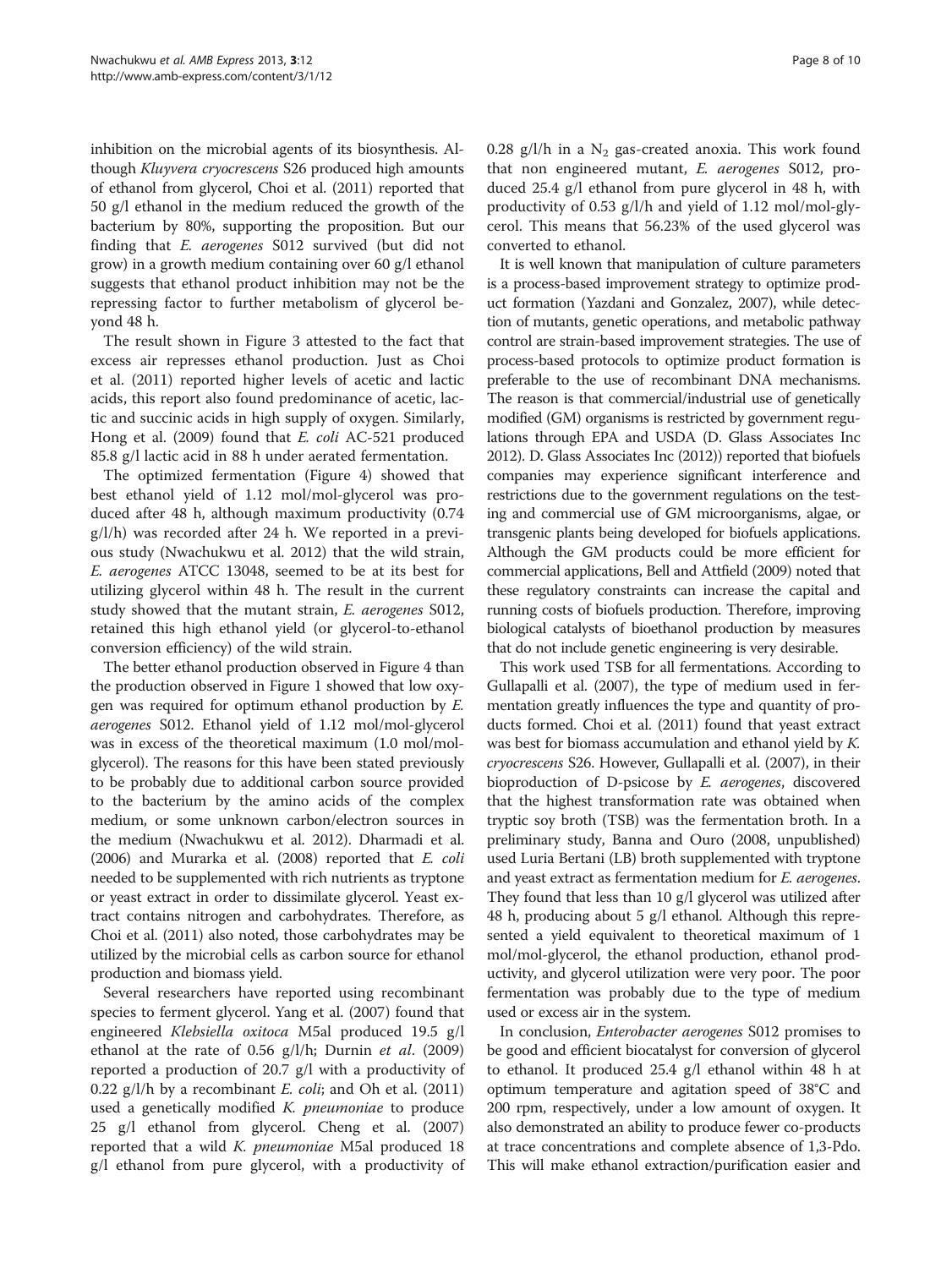<span id="page-8-0"></span>more economically efficient. Previously, the wild strain, E. aerogenes ATCC 13048, was reported to be effective at converting low concentrations of recovered glycerol into ethanol (Nwachukwu et al. 2012). Therefore, we believe that the mutant strain, E. aerogenes S012, will be even more effective in converting higher concentrations of recovered glycerol into ethanol. Further work is necessary to verify this assumption. Moreover, the ability of this E. aerogenes S012 to convert glycerol to ethanol at effectiveness of 1 mol ethanol/mol glycerol in high glycerolcontaining medium is potentially of great importance to biofuels industry. This ability makes the invention a potentially excellent biocatalyst for industrial conversion of glycerol to ethanol. Since the technology involves using biocatalyst developed by adaptive mutation, it is not subject to government regulations of GM products.

It was also observed in this work that the pH of the fermentation medium dropped to a value below 5.6 from the initial value of  $7.0 \pm 0.2$  after 48 h. Additional work is necessary to confirm that E. aerogenes S012 is at its best for ethanol production at pH 6.3-6.8. Finally, it has been reported that hydrogen production is associated with ethanol production during microbial glycerol metabolism (Varrone et al. [2012](#page-9-0)). Choi et al. (2011) and Ito et al. (2005) also corroborated this during the fermentation of crude glycerol by the bacteria K. cryocrescens S26 and E. aerogenes HU-101, respectively. Therefore, further research is necessary to determine the amount of hydrogen produced in the glycerol metabolism by E. aerogenes S012.

#### Competing interest

The authors declare that they have no conflict of interests.

#### Acknowledgment

We wish to acknowledge funding for this research by the US-Army Research Office, contract # W911NF-08-1-0384. We also wish to acknowledge Ms. Michele Mims, who helped with the HPLC analysis of the fermentation samples.

#### Author details

<sup>1</sup> Energy and Environmental Systems, Sockwell Hall North Carolina A&T State University, 1601 East Market Street, Greensboro, NC 27411, USA. <sup>2</sup>Biological Engineering, North Carolina A&T State University, Greensboro, NC, USA. <sup>3</sup>Department of Animal Sciences, North Carolina A&T State University, Greensboro, NC, USA. <sup>4</sup>Food and Nutritional Sciences, North Carolina A&T State University, Greensboro, NC, USA.

#### Received: 5 December 2012 Accepted: 3 January 2013 Published: 6 February 2013

#### References

- Bell PJL, Attfield PV (2009) Breakthrough in yeast for making bio-ethanol from lignocellulosics.,<http://www.eri.ucr.edu/ISAFXVCD/ISAFXVAF/YMBL.pdf>
- Chapman JA, Correll RL, Ladd JN (1995) Removal of soluble organic carbon from winery and distillery wastewaters by application to soil. Aust J Grape Wine Res 1:39–47
- Chen X, Zhang DJ, Qi WT, Gao SJ, Xiu ZL, Xu P (2003) Microbial fed-batch production of 1,3-propanediol by Klebsiella pneumoniae under micro-aerobic conditions. Appl Microbiol Biotechnol 63:143–6
- Cheng KK, Zhang JA, Liu DH, Sun Y, Liu HJ, Yang MD, Xu JM (2007) Pilot-scale production of 1,3-propanediol using Klebsiella pneumoniae. Process Biochem 42(4):740–744
- Choi WJ (2008) Glycerol-based biorefinery for fuels and chemicals. Recent Pat Biotechnol 2:173–180
- Choi WJ, Hartono MR, Chan WH, Yeo SS (2011) Ethanol production from biodiesel-derived crude glycerol by newly isolated Kluyvera cryocrescens. Appl Microbiol Biotechnol 89:1255–1264
- D. Glass Associates Inc (2012) Government and regulatory affairs—Use of modified microorganisms, algae or transgenic plants for biofuels. <http://www.dglassassociates.com/REGUL/biofuels.htm>
- Dharmadi Y, Murarka A, Gonzalez R (2006) Anaerobic fermentation of glycerol by Escherichia coli: a new platform for metabolic engineering. Biotechnol Bioeng 94(5):821–829
- Durnin G, Clomburg J, Yeates Z, Alvarez PJJ, Zygourakis K, Campbell P, Gonzalez R (2009) Understanding and harnessing the microaerobic metabolism of glycerol in Escherichia coli. Biotechnol Bioeng 103:148–161
- Fan X, Burton R, Zhou Y (2010) Glycerol (Byproduct of Biodiesel Production) as a Source for Fuels and Chemicals—Mini Review. Open Fuels Energy Sci J 3:17–22
- Fraley S, Oom M, Terrien B, Zalewski J (2007) Design of experiments via taguchi methods: orthogonal arrays., Retrieved November 4, 2009, from [http://controls.engin.umich.edu/wiki/index.php/](http://controls.engin.umich.edu/wiki/index.php/Design_of_experiments_via_taguchi_methods:_orthogonal_arrays)
	- [Design\\_of\\_experiments\\_via\\_taguchi\\_methods:\\_orthogonal\\_arrays](http://controls.engin.umich.edu/wiki/index.php/Design_of_experiments_via_taguchi_methods:_orthogonal_arrays)
- Ghosh D, Sobro IF, Hallenbeck PC (2012) Stoichiometric conversion of biodiesel derived crude glycerol to hydrogen: Response surface methodology study of the effects of light intensity and crude glycerol and glutamate concentration. Bioresour Technol 106:154–160
- Gonzalez R, Murarka A, Dharmadi Y, Yazdani SS (2008) A new model for the anaerobic fermentation of glycerol in enteric bacteria: trunk and auxiliary pathways in Escherichia coli. Metab Eng 10:234–<sup>245</sup>
- Gullapalli P, Takata G, Poonperm W, Rao D, Morimoto K, Akimitsu K, Tajima S, Izumori K (2007) Bioproduction of D-psicose from allitol with Enterobacter aerogenes IK7: a new frontier in rare ketose production. Biosci Biotechnol Biochem 71(12):3048–3054
- Hazimah AH, Ooi TL, Salmiah A (2003) Recovery of glycerol and diglycerol from glycerol pitch. J Oil Palm Res 15(1):1–5
- Hong AA, Cheng KK, Peng F, Zhou S, Sun Y, Liu CM, Liu DH (2009) Strain isolation and optimization of process parameters for bioconversion of glycerol to lactic acid. J Chem Technol Biotechnol 84:1576–1581
- Ito T, Nakashimada Y, Senba K, Matsui T, Nishio N (2005) Hydrogen and ethanol production from glycerol-containing wastes discharged after Biodiesel manufacturing process. J Biosci Bioeng 100(3):260–265
- Jitrwung R, Yargeau V (2011) Optimization of media composition for the production of biohydrogen from waste glycerol. Int J Hydrog Energy 36:9602–9611
- McCoy M (2006) Glycerin surplus. Chem Eng News 84(6):7–8
- Meyer P, Pankaew S, Boonsawang P, Tongurai C (2011) Anaerobic fermentation of crude glycerol to produce value-added products. Appl Eng Agric 27 (4):655–662
- Murarka A, Dharmadi Y, Yazdani SS, Gonzalez R (2008) Fermentative utilization of glycerol in Escherichia coli and its implications for the production of fuels and chemicals. Appl Environ Microbiol 74:1124–1135
- Nakashimada Y, Rachman MA, Kakizono T, Nishio N (2002) Hydrogen production of Enterobacter aerogenes altered by extracellular and intracellular redox states. Int J Hydrog Energy 27:1399–1405
- Nicol RW, Marchand K, Lubitz WD (2012) Bioconversion of crude glycerol by fungi. Appl Microbiol Biotechnol 93:1865–1875
- Nwachukwu RES, Shahbazi A, Wang L, Ibrahim S, Worku M, Schimmel K (2012) Bioconversion of glycerol to ethanol by a mutant Enterobacter aerogenes. AMB Express 2:20. doi[:10.1186/2191-0855-2-20](http://dx.doi.org/10.1186/2191-0855-2-20)
- OECD/FAO (2011) Biofuels. OECD-FAO Agricultural Outlook 2011–2020., Retrieved April 27, 2012, from [http://www.oecd.org/document/0/0,3746,](http://www.oecd.org/document/0/0,3746,en_36774715_36775671_47877696_1_1_1_1,00.html) [en\\_36774715\\_36775671\\_47877696\\_1\\_1\\_1\\_1,00.html](http://www.oecd.org/document/0/0,3746,en_36774715_36775671_47877696_1_1_1_1,00.html)
- Oh BR, Seo JW, Heo SY, Hong YK, Luo LH, Joe MH, Park DH, Kim CH (2011) Efficient production of ethanol from crude glycerol by a Klebsiella pneumoniae mutant strain. Bioresour Technol 102:3918–<sup>3922</sup>
- Pachauri N, He B (2006) Value-added utilization of crude glycerol from biodiesel production: A survey of current research activities. ASABE Annual Meeting Presentation, Portland, OR
- Rossi DM, da Costa JB, de Souza EA, Peralba MR, Ayub MAZ (2012) Bioconversion of residual glycerol from biodiesel synthesis into 1,3-propanediol and ethanol by isolated bacteria from the environmental consortia. Renew Energy 39:223–227